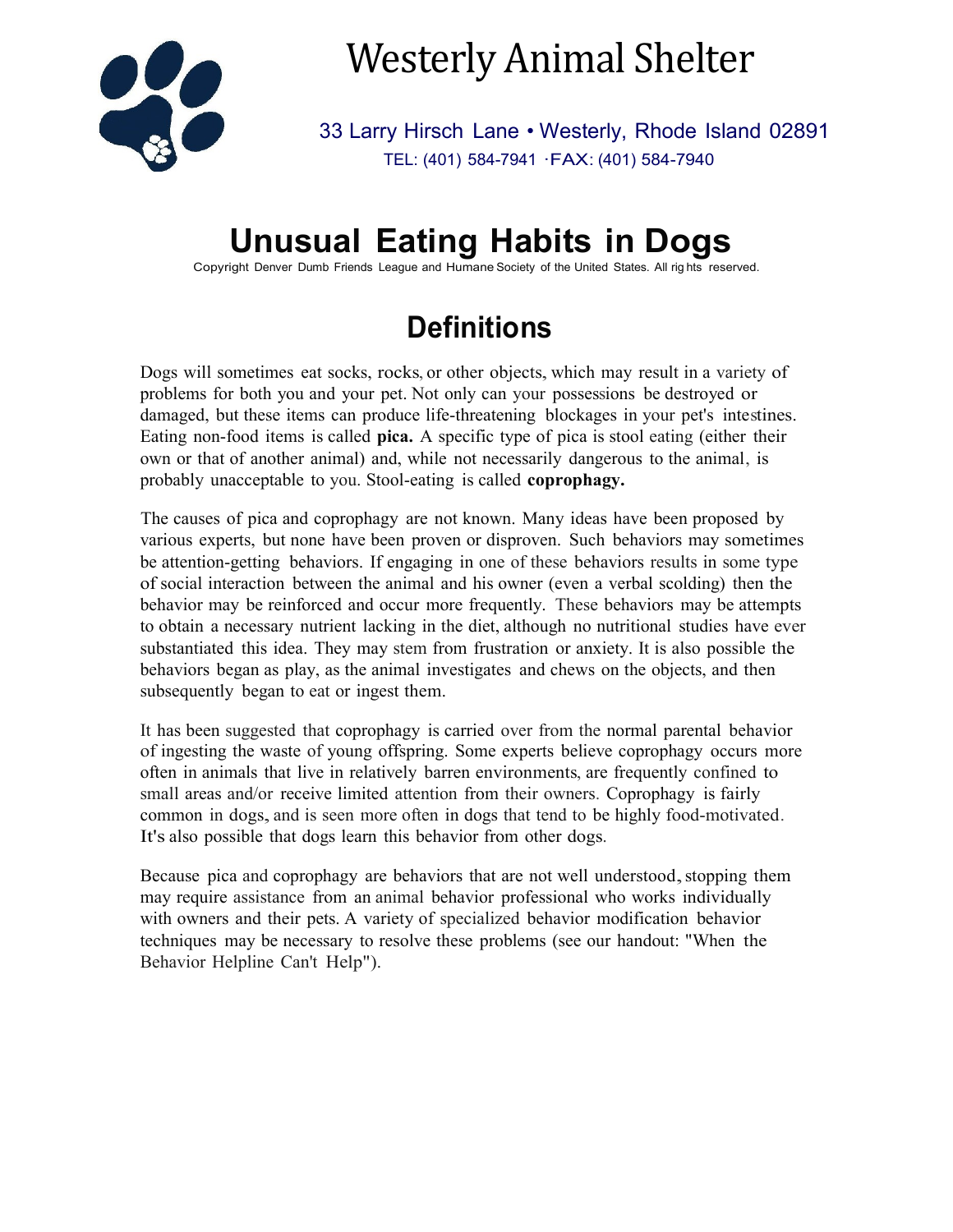## **Coprophagy**

#### Suggested Solutions:

Because the cause of coprophagy isn't known, there are no techniques or solutions that are consistently successful. The following techniques may, or may not be effective in resolving the problem.

- Treat your dog's food with something that causes his stool to have an aversive taste. A commercial product called "4-BID" is available through your veterinarian, or the same results may be achieved by using the food additive, "MSG." Based on owner's reports, both of these products appear to work in the some cases, but not always. Before using either of these products, please check with your veterinarian.
- Treat your dog's stools directly with an aversive taste by sprinkling them with cayenne pepper or a commercial product, such as "Bitter Apple." For this method to be effective, every stool your dog has access to must be treated in order for him to learn that eating stools results in unpleasant consequences. Otherwise, he may discriminate by odor, smelling which stools have been treated and which have not.
- Any time your dog goes outside, he must be on a leash with you. If you see him about to ingest some stool, interrupt him by using a shake can (only for pets that aren't afraid ofloud noises) then give him a toy to play with instead. Praise him for taking an interest in the toy.
- The simplest solution may be to clean your yard daily in order to minimize your dog's opportunity to eat his stools.
- To stop a dog from eating cat feces from a litter box, install a baby-gate in front of the litter box area. Your cat shouldn't have any trouble jumping over it, while most dogs won't make the attempt. Or, you could place the box in a closet or room where the door can be wedged open from both sides, so your cat has access, but your dog doesn't. Any type of environmental "booby-trap" to stop a dog from eating cat feces from a litter box must be attempted with caution because if it frightens your dog, it's likely to frighten your cat as well.

#### Health Risks:

In RI's climate, parasites are not as much of a problem as in other parts of the country. If your dog is parasite-free and is eating only his own stools, he can't be infected with parasites by doing so. If your dog is eating the stools of another animal that has parasites, it may be possible, although still unlikely, for your dog to become infected. Some parasites, such as giardia, cause diarrhea, and most coprophagic dogs ingest only formed stools. There is also a delayed period before the parasites in the stools can re-infect another animal.

Most parasites require intermediate hosts (they must pass through the body of another species, such as a flea) before they can re-infect another dog or cat. Thus, your dog is much more likely to become infected with parasites through fleas or by eating birds and